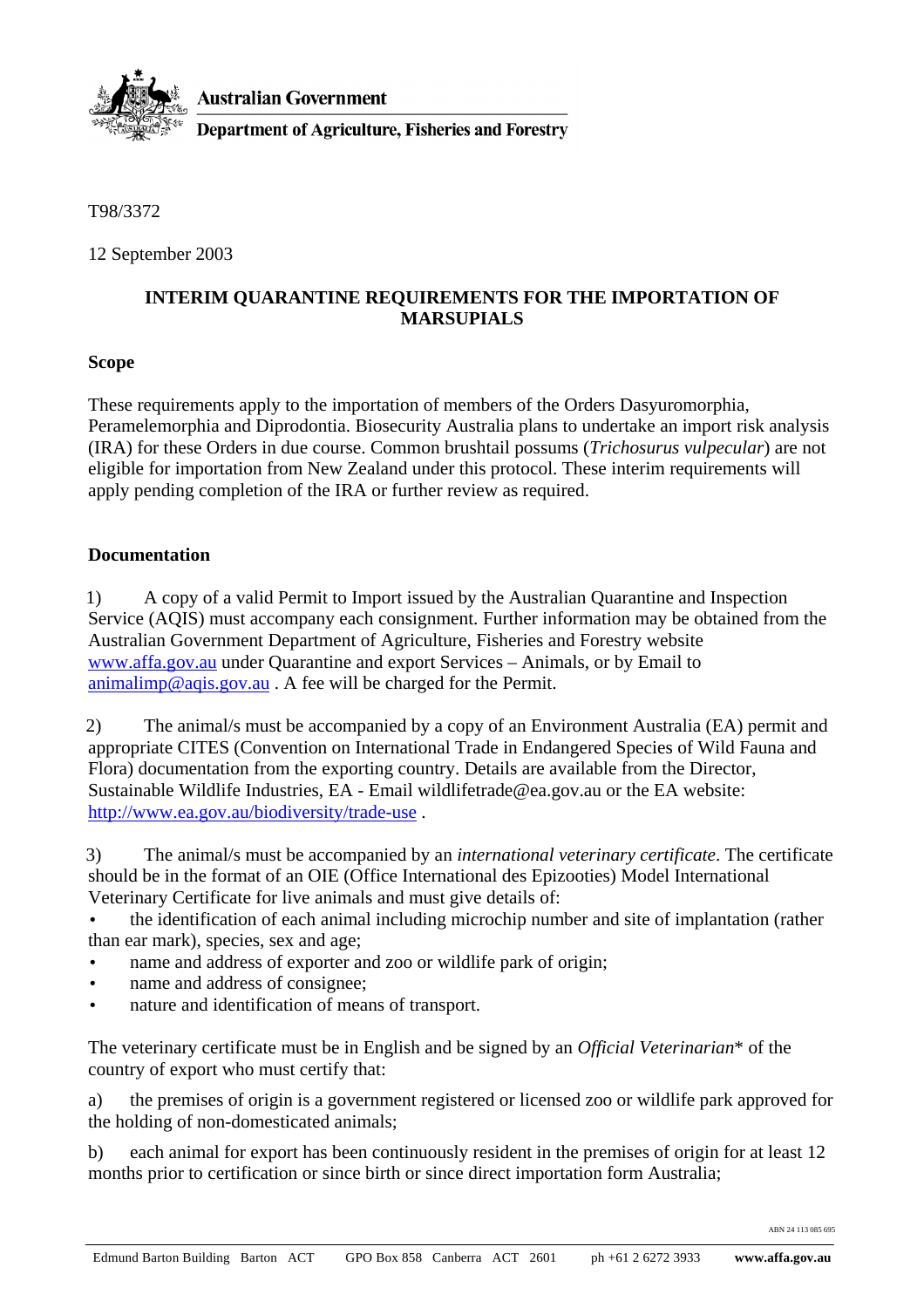c) the premises of origin is under veterinary supervision, and a suitable health monitoring programme, including microbiological and parasitological tests and necropsies, is implemented;

d) no case of Aujeszky's disease, Japanese encephalitis, rabies or surra (*Trypanosoma evansi*) has been diagnosed during the past 12 months, and no case of bovine tuberculosis during the past 5 years, in any animal at the premises of origin of the same Family as the export animal/s;

e) the animal/s was/were isolated from other animals not of the same health and residency status for 30 days prior to the scheduled date of export, and remained free from clinical signs of infectious or contagious disease during that period;

f) each animal has been individually identified with an ISO-compliant FDX-B microchip (transponder), and the site of implantation and the identification number of each animal is recorded on the *veterinary certificate*;

g) each animal was treated for internal and external parasites with effective broad spectrum parasiticides during the 30 days prior to export and the dates of treatment, active ingredients and dose rates used for each animal are recorded in the individual health records attached to the *veterinary certificate*;

h) he/ she or another *Official Veterinarian* has inspected each animal within 72 hours prior to export and found it to be healthy and fit to travel;

i) after due enquiry he /she is satisfied that each animal will be shipped in a container that meets the appropriate container requirements specified in the International Air Transport Association (IATA) Live Animals Regulations.

Note\*: An *Official Veterinarian* is a veterinarian authorised by the *Veterinary Administration* of the exporting country to perform animal health and/or public health inspections of commodities and, when appropriate, perform certification in conformity with the provisions of Chapter 1.2. of the OIE International Animal Health Code.

4) Individual health records including details of vaccinations, tests and treatments during the last two years or since the birth of each animal are to be attached to the *veterinary certificate*.

# **Transport**

The animal/s must be consigned directly to Australia. During transport to the port of export, during shipment, and during transport from the port of importation to the post-arrival quarantine facility, the animal/s must have no contact with animals not of the same consignment.

## **Quarantine**

In this section, quarantine means the holding of animals in a place and under conditions specified by AQIS pursuant to the *Quarantine Act* 1908.

Each animal must undergo at least 30 days post-arrival quarantine (PAQ) in a quarantine approved premises (QAP) and be inspected by an AQIS Veterinarian and found free from signs of infectious disease before release from quarantine. During PAQ the animal/s are to be monitored daily for signs of illness and, if necessary, be subjected to a clinical examination. All animals dying are to be subjected to a post-mortem examination to determine the cause of death and AQIS is to be advised.